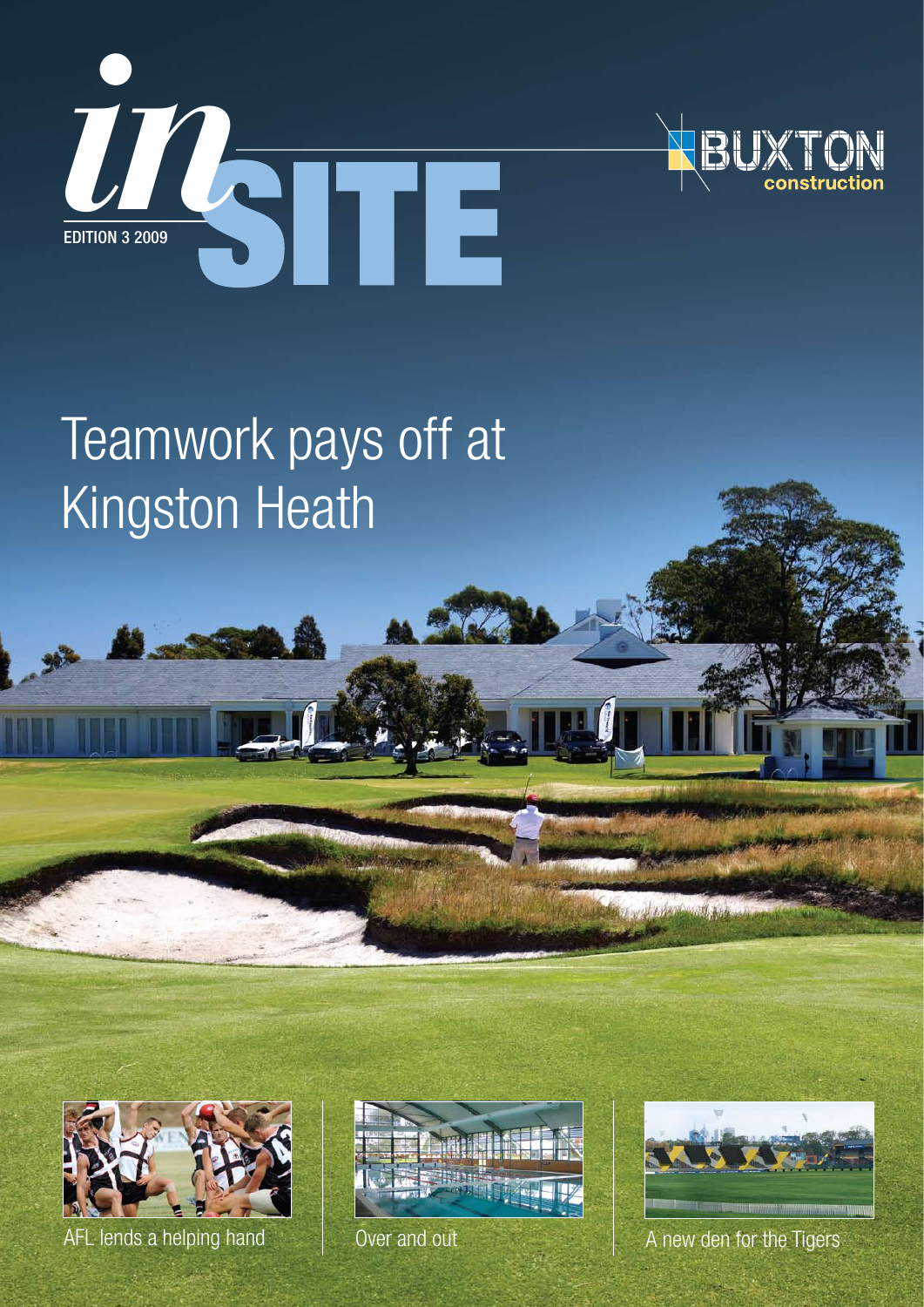### Welcome

Welcome to the final Insite for 2009. Following a year which saw building and engineering projects worth more than \$100 billion deferred across Australia, encouraging signs emerged for the construction industry in 2009.

The Federal Government's \$14.7 billion Building for the Education Revolution package has certainly had a profound effect on construction activity in the school sector. While the prospect of working in this sector was appealing we decided not to participate in the program, opting instead to concentrate on the core business activity that has established Buxton Construction as a leader in its field. Enquiry has remained high but we've observed a significant reduction in the number of negotiated contracts with the vast majority of projects now going to tender.

In my book, tender is not always in the best interests of clients as negotiated contracts allow relationships to be forged which provide added value to projects as was the case with the clubhouse refurbishment Buxton recently completed for Kingston Heath Golf Club. As for the future; the outlook appears promising but nothing can be taken for granted in this industry, especially at a time when the government's stimulus package is providing such a boost to building activity.

House building remains healthy but apartment construction continues to be subdued due to funding restrictions, but pent-up demand should see this sector pick up in the coming months if finance becomes more readily available.

On behalf of Buxton Construction I extend sincere thanks to those who supported us in 2009 and wish everyone a relaxing and enjoyable Festive Season and every success in 2010.

**Andrew Briggs** Managing Director



# A saintly training facility

Peddle Thorp faced a fresh design challenge after St Kilda Football Club scrapped plans to redevelop firstly their current home at Moorabbin, then Frankston oval and opted to establish its new training facilities at Belvedere Park Seaford.

"We had drawn detailed plans to redevelop a well established football precinct in Frankston where an iconic grandstand had burnt down so it was necessary to completely change our approach and design a complex from the ground up that would sit harmoniously within a residential area," said Peddle Thorp design director Peter Brook.

The single-level building, which is set in landscaped surroundings, is a simple but elegant modern structure organised around a series of meeting places for club operations accessed via an internal pedestrian street. The complex includes administration offices, kitchen, breakout space, gymnasium, massage and medical rooms, change village, lecture room, property services, video stats room and a recovery pool. A multi-purpose indoor sports hall, that can be accessed from within the training facility and externally after hours, is available for club and community use while the surrounding car park can accommodate up to 100 vehicles. St Kilda's red, black and white colours are woven into the interior and exterior design as a subtle expression of the club's corporate branding.

"One of the benefits of this particular location is that it gave us a blank canvass to create a state-of-the-art facility that will propel our club into the next generation." St Kilda Football Club CEO Michael Nettlefold said. "It will allow our players to complete their football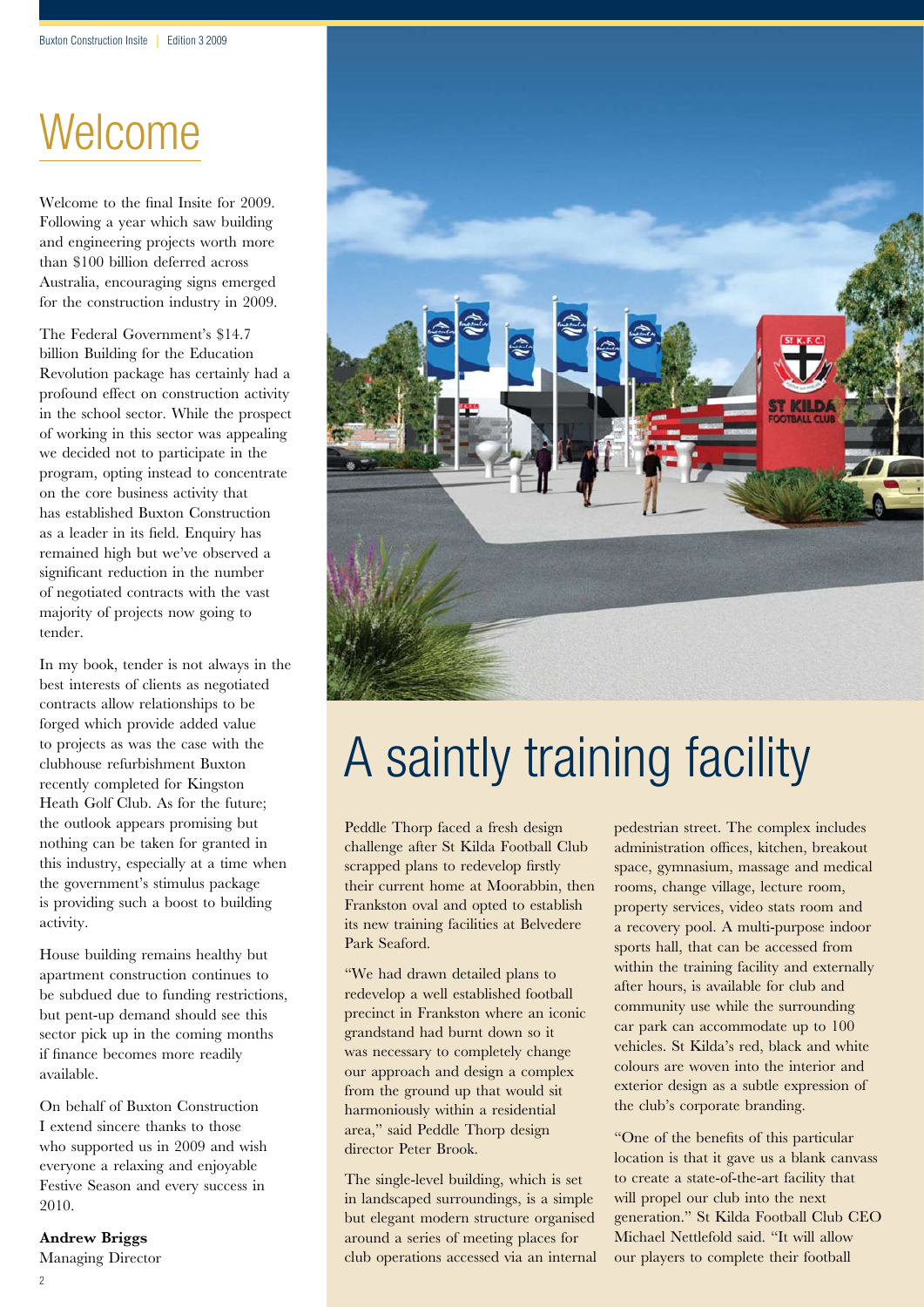

## AFL lends a helping hand

A number of entities have a stake in the training facility upgrades Buxton Construction is working on for AFL clubs Richmond and St Kilda. They include: the clubs themselves, the AFL, the councils that control the respective grounds – City of Melbourne and Frankston City Council – and the State Government.

Richmond Football Club has also received funding from the Australian Government for the Australian Institute for Indigenous Learning and Skills Development which will be housed in the new building.

The AFL, which brokered the financial assistance from the Victorian Government, has been closely involved with the redevelopment projects of all its Melbourne-based clubs. "While the AFL represents the interests of all 16 teams in the competition we are committed to ensuring the Melbourne-based clubs have training and administrative facilities that are at least the equal of those interstate where the focus is on only one or two teams," said AFL Community Facility Development Manager Ken Gannon.

The AFL provides advice on a range of common issues affecting all clubs as well as assistance with specific local arrangements. "It's a checks and balances process to make sure all aspects of any proposed redevelopment – including financial issues – have been carefully thought through so that the clubs achieve the best outcome."

It is a condition of the government funding – both at local and state level – that the community has access to facilities in the upgraded training headquarters. "Both the AFL and the other stakeholders are keen to maintain the strong links that have existed between the football clubs and the community for so long," Ken Gannon added.



preparation and recovery activities at the highest possible level and give St Kilda Football Club the best possible platform on which to build ongoing success."

One of the most diverse and successful architectural and design practices in Australia, Peddle Thorp Melbourne is an independent company that works across a broad range of fields including community and sporting facilities, shopping centres, hotels and tourist resorts, hospitals, residential and retail. In addition to its Melbourne office, Peddle Thorp operates practices throughout Australia and the Asia-Pacific region.

### A good omen?

*Former St Kilda great Robert Harvey was a product of Seaford Junior Football Club, a co-tenant of Belvedere Park.*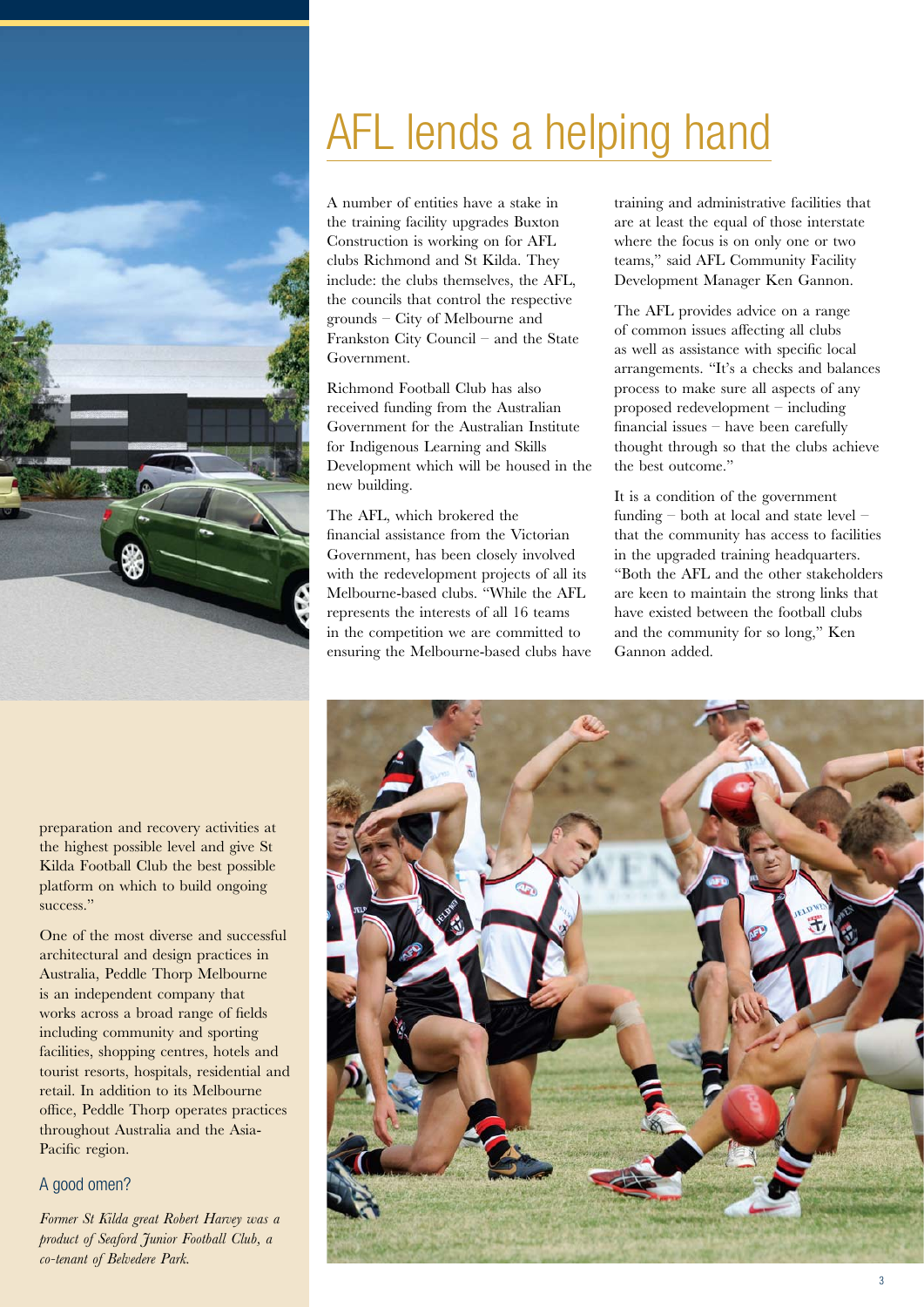

## Teamwork pays off at Kingston Heath

The recently completed refurbishment and extension of the Kingston Heath golf clubhouse is a prime example of what can be achieved through an integrated team approach.

"We had to reschedule when Kingston Heath was awarded the Australian Masters but the spirit of co-operation that existed between the club, the architect, Demaine Partnership, interior designer, Stephen Akehurst Design and Buxton Construction enabled the task to be finished one week ahead of

the revised completion date," Buxton Construction managing director Andrew Briggs said.

Demaine Partnership, project manager Will Johnson and Buxton Construction worked together on the refurbishment of the clubhouse at Royal Melbourne in 2003 and the Kingston Heath committee wanted the same team to deliver a result that was its equal in terms of quality and level of finishes.

The club decided to negotiate the construction contract rather than go to

tender and Buxton Construction was provided with schematic drawings to calculate a construction estimate which was subsequently confirmed during the extended due diligence and design period.

"Because it was appointed the preferred builder, Buxton was in a position to check all aspects of the existing structure thoroughly to determine what was required and provide advice on a raft of buildability and pricing issues that had a significant bearing on the final outcome."

Demaine Partnership's Simon Hanger – the supervising architect – played a pivotal role, working closely with Buxton Construction and the club from day one through to completion of the project. "Simon, the club captain and the development committee along with our on-site team operated as a cohesive unit throughout the project.

By working together we were able to agree on cost-neutral alternatives that ensured the tight program was not jeopardised at any stage." Andrew Briggs said.

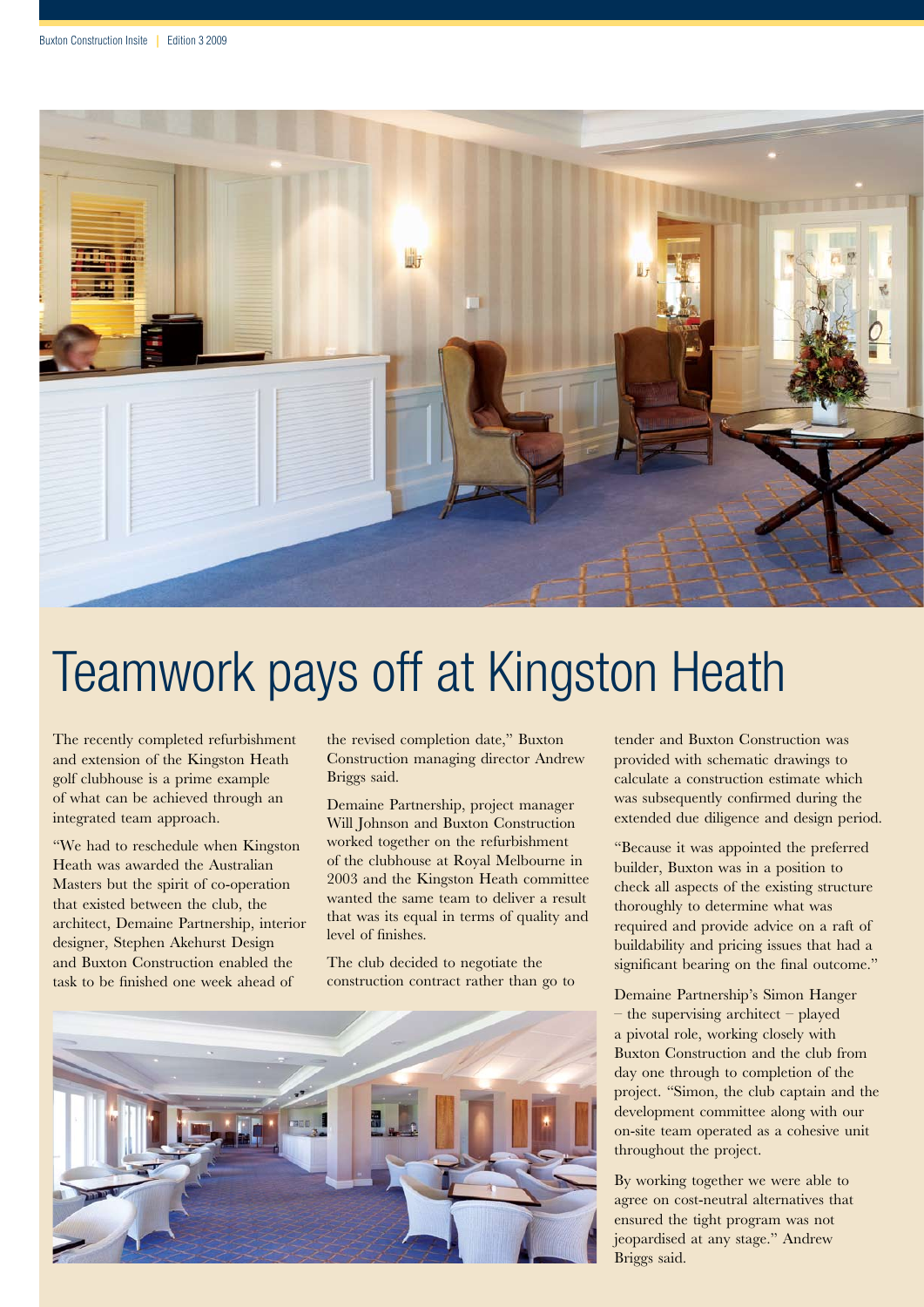

### Vale William Johnson

We were shocked and deeply saddened by the untimely death of project manager Will Johnson project manager for the clubhouse refurbishment and extension at Kingston Heath.

Buxton Construction was involved with Will on numerous projects over many years and I, and all of our team who worked with him, cannot speak too highly of his professionalism, knowledge of construction techniques and total commitment to getting the job done right every time. But above all, Will – known by many as "The General" – was a fine human being who was loved by all. He was passionate about his golf, skiing and surfing, which he was doing when he passed away.

On behalf of the directors, executive and staff of Buxton Construction, I extend sincere condolences to Will's wife Julie and daughters Adelaide and Alexandra, and their family and friends on their loss.

## A record for design excellence

The architectural company responsible for the redevelopment of Richmond Football Club's Punt Road training facilities, Suters Architects, was founded in Newcastle New South Wales more than 50 years ago.

Throughout the 1960s and 1970s the practice was involved with a number of important civic projects which saw its reputation spread beyond the Hunter Valley. A merger with Architects Snell in 1989 provided the resources and staff to enable Suters to take on multi-million dollar projects across NSW and establish a Sydney studio.

### Over and out

**Buxton Construction completed and handed over the following projects since the previous edition of Insite:**

### Haileybury College

Designed by John Sanderson Architects, the \$1.5 million refurbishment of the existing swimming pool and amenities at Haileybury's Grenda Centre in Keysborough included realigning and tiling the 50 metre pool, upgrading the filtration system, replacing the flow-through ventilation with a mechanical system and fully reworking change rooms.

A subsequent merger with Anderson Street Architecture in 2000 created a Queensland office for the company and an expanded national client list. In 2005 Suters commenced a strategic alliance with award-winning Melbourne firm Prior + Cheney which was formalised in 2007 through an official merger.

Today the company employs 150 staff and has offices in Sydney, Newcastle, Brisbane, Cairns and Melbourne. Suters Architects offers consulting services in architecture, interior design and urban planning along with associated resources in town planning and landscape architecture.

### 1144 Nepean Highway Highett

A complex project requiring work to be carried out on a building owned by Drapac Property while printing company Leigh Mardon operated around the clock, the \$2.2 million contract provided for alterations and additions to an existing warehouse facility. Works included construction of a structural steel portal frame clad with lightweight bondor panels and car park together with the installation of a 400,000-litre fire tank and a rainwater capturing system. Castel Lucci Design Group was the architect for the project and Hyder Consulting the project manager.

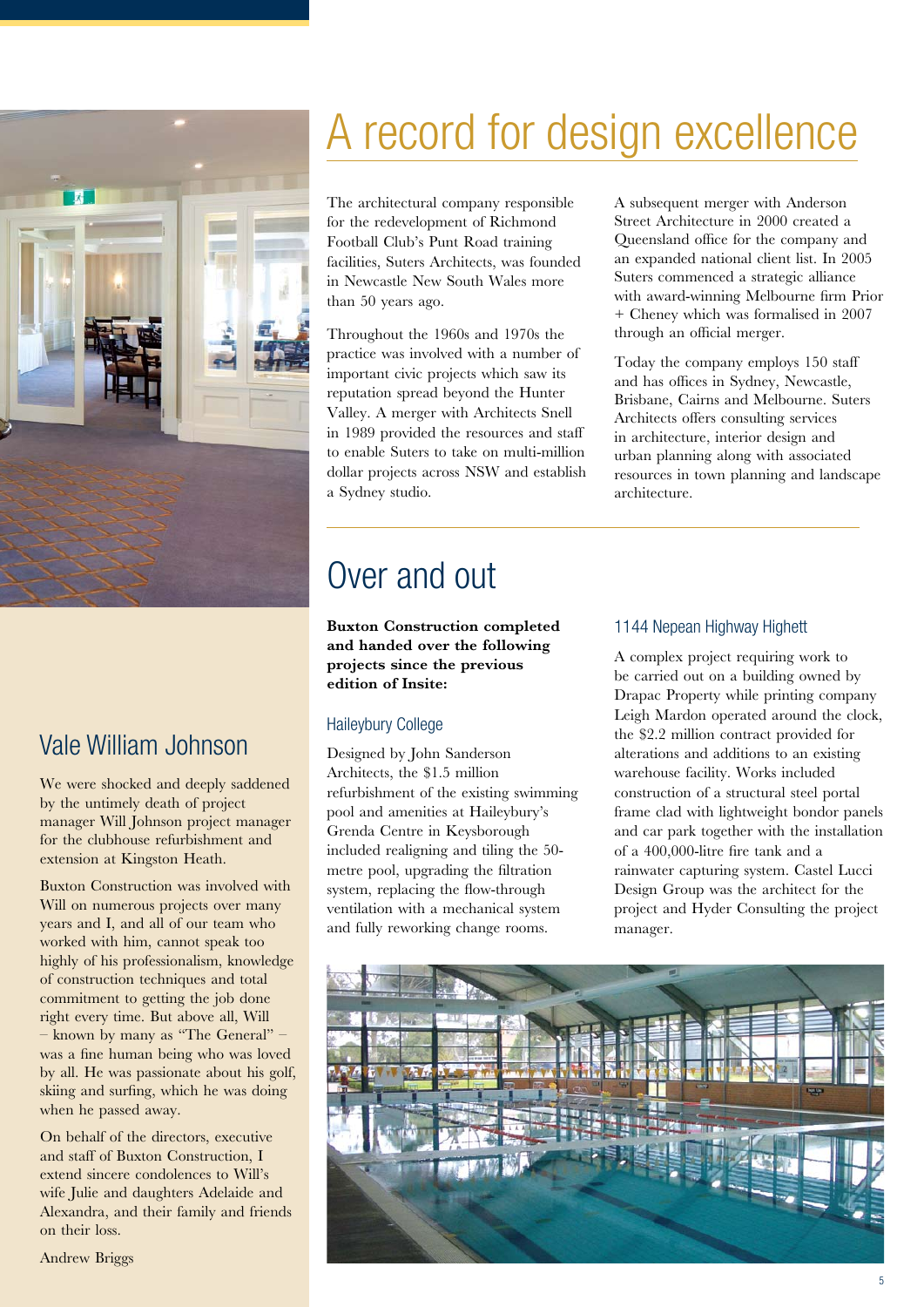## A new den for the Tigers

Buxton Construction has commenced work on Richmond Football Club's new training facility at Punt Road oval. The initial stage of the project involves demolition of the social club building and site preparation, then work will commence on the major component of the redevelopment, a three-level building.

The ground floor of the new facility incorporates change rooms, recovery pool and spa, gymnasium, retail outlet, indoor sports hall – which is available to the community – and offices for the football department. "The water in the 12-metre recovery pool can be chilled to less than

10C to assist players recover from the rigours of match days and contribute to their sustained elite performance," Suters' Architects' Mike McGrath said.

Administration offices, players recreation area, theatrette, social rooms and an administration centre for the Australian Institute for Indigenous Learning and Skills Development are located on levels two and three.

Once construction of the new building has been completed, the heritage grandstand, which houses the club's museum, will be refurbished. The new three-level building consists of a concrete famed structure and a facade combining glazing and coloured metal sheets, not surprisingly yellow and black!

"The design of the new building is a clear expression of 21st century architecture and no attempt was made to replicate the style of the grandstand which is thought to have been built in the 1920s." Ecological Sustainable Development (ESD) principles have been employed extensively throughout the building, one of which is electronically operated louvres and windows to lessen dependence on the air-conditioning system and minimise energy use.



### Coffey grounds

Coffey Projects, project manager for Richmond and St Kilda Football Clubs' new training facilities, is a subsidiary of global infrastructure group, Coffey International Limited, one of the top 300 companies on the Australian Stock Exchange.

With offices in all Australian capital cities, Coffey Projects is one of the nation's largest project managers. Coffey's project director for both developments, Rob

McFee, says the two tasks – although involving AFL club training facilities – are far from identical.

"Richmond is upgrading its traditional Punt Road home base, while St Kilda is starting from scratch on the greenfield site at Belvedere Park Seaford." The original brief provided for completion of the Punt Road building and refurbishment works in March 2011 but that has now been brought forward to mid-January 2011.

"Buxton Construction came up with a number of initiatives to expedite the project without compromising the quality or integrity of the end-product in any way," Rob said. No stranger to sport and stadium developments, Coffey Projects has been involved with the Lexus Centre, Kardinia Park, Docklands stadium, MCG northern stand and the early planning stages of the Rectangular Stadium currently under construction at the Melbourne and Olympic Parks precinct.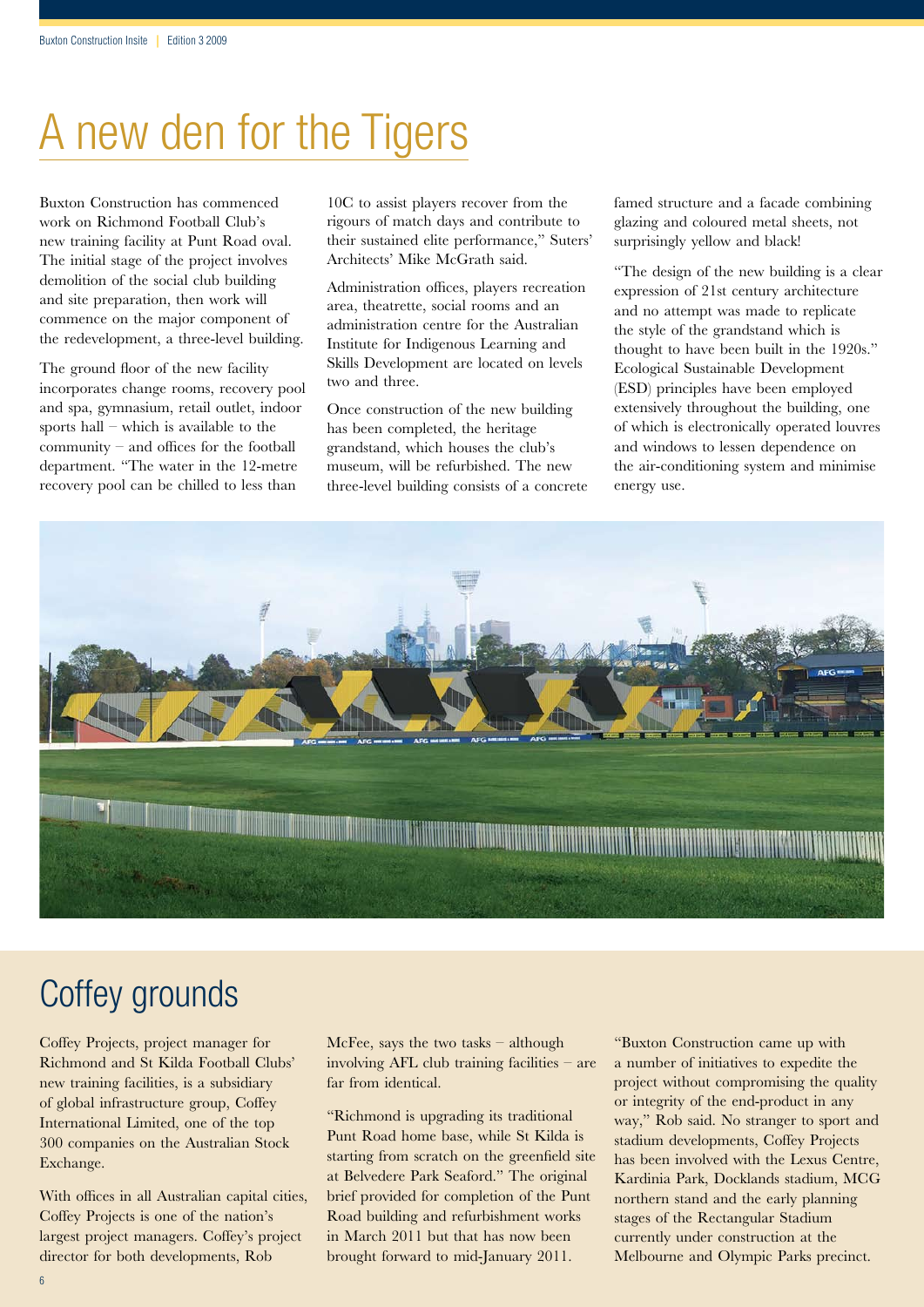

### Queenscliff Harbour sails close to completion

Preparatory work for the soon-tobe-completed Queenscliff Harbour redevelopment – a public/private partnership between the State Government and Queenscliff Harbour Pty Ltd (QHPL) – commenced in 2004 after QHPL was announced as the successful tenderer for the project. Since then, development manager Sinclair Brook has co-ordinated stages one, two and three of the redevelopment which include roads, boatyard and harbour, and the buildings and landscaping construction phases. In addition to overseeing the planning, design and construction phases, Sinclair Brook has responsibility for dealing with the relevant authorities and

suppliers, public relations and marketing and sales. The \$10.6 million design and construct contract for the buildings and landscaping was negotiated with Buxton Construction as a result of previous work the company had completed for Nufarm, whose managing director Doug Rathbone is chairman of QHPL. "Buxton Construction's task was far from straightforward because the site is adjacent to one of Australia's busiest passenger ferry terminals and the marine environment is vastly different to a normal building site," said Sinclair Brook director Tim Price. Buxton's contract included constructing a circular 31-metre concrete navigational aid (lighthouse) with lift and external staircase which doubles as a public viewing platform, a 225-seat two-level restaurant, public amenities and promenades along with the retail fit-out and landscaping.

"This unique project required integrating new design and construction elements within an operating port facility and interaction with the local community, both of which Buxton Construction handled exceptionally well." Melbournebased Sinclair Brook engages in the origination and delivery of capital projects as an advisor to clients and as a joint venture/development partner across all major project sectors and select infrastructure markets.

### Introducing Daryl Marson

Daryl, whose father is a bricklayer, spent much of his youth on building sites so the die was cast early on and he enrolled for a Property and Construction degree at the University



of Melbourne. After obtaining his qualification, Daryl worked for

Buildcorp Commercial – the company he completed the mandatory year's practical experience with during his course – until he joined Buxton Construction in November 2005. Daryl is responsible for procurement of sub-contractors and the financial control of projects from the day the contract is awarded until hand-over. "I not only look after designated projects but also set standards and establish protocols for all aspects of administration to ensure each project is

delivered on time, on budget and meets Buxton's stringent quality standards." As senior contracts administrator Daryl's role encompasses standardising procedures across the company and mentoring the staff members under his control.

Daryl is currently working on the \$21 million Geelong Leisure Links Aquatic Facility and a new \$5.2 million twostorey building incorporating classrooms and laboratories at Caulfield Grammar School.